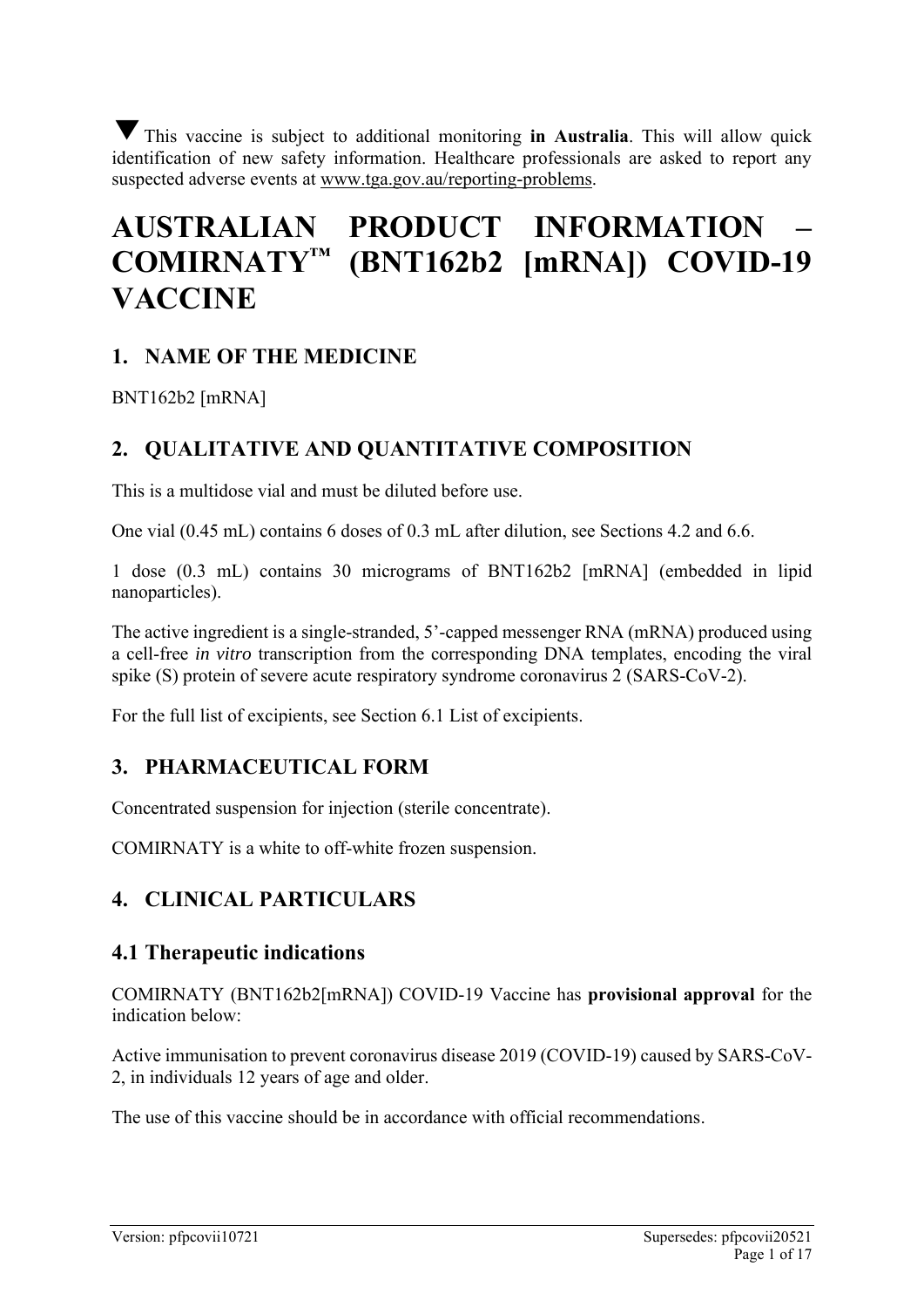The decision has been made on the basis of short term efficacy and safety data. Continued approval depends on the evidence of longer term efficacy and safety from ongoing clinical trials and post-market assessment.

# **4.2 Dose and method of administration**

#### **Dosage**

### **Individuals 12 years of age and older**

COMIRNATY is administered intramuscularly after dilution as a course of 2 doses at least 21 days apart. See dosing instructions below.

There are no data available on the interchangeability of COMIRNATY with other COVID-19 vaccines to complete the vaccination course. Individuals who have received 1 dose of COMIRNATY should receive a second dose of COMIRNATY to complete the vaccination course.

#### **Elderly population**

No dosage adjustment is required in elderly individuals  $\geq 65$  years of age.

#### **Method of administration**

COMIRNATY should be administered intramuscularly after dilution (see Section 6.6).

After dilution, vials of COMIRNATY contain six doses of 0.3 mL of vaccine. In order to extract six doses from a single vial, low dead-volume syringes and/or needles should be used. The low dead-volume syringe and needle combination should have a dead volume of no more than 35 microlitres. If standard syringes and needles are used, there may not be sufficient volume to extract a sixth dose from a single vial. Irrespective of the type of syringe and needle:

- Each dose must contain 0.3 mL of vaccine.
- If the amount of vaccine remaining in the vial cannot provide a full dose of 0.3 mL, discard the vial and any excess volume.
- Do not pool excess vaccine from multiple vials.

The preferred site of administration is the deltoid muscle of the upper arm.

Do not inject COMIRNATY intravascularly, subcutaneously or intradermally.

COMIRNATY should not be mixed in the same syringe with any other vaccines or medicinal products.

For precautions to be taken before administering COMIRNATY, see Section 4.4 Special warnings and precautions for use.

### **Handling instructions**

COMIRNATY should be prepared by a healthcare professional using aseptic technique to ensure the sterility of the prepared suspension.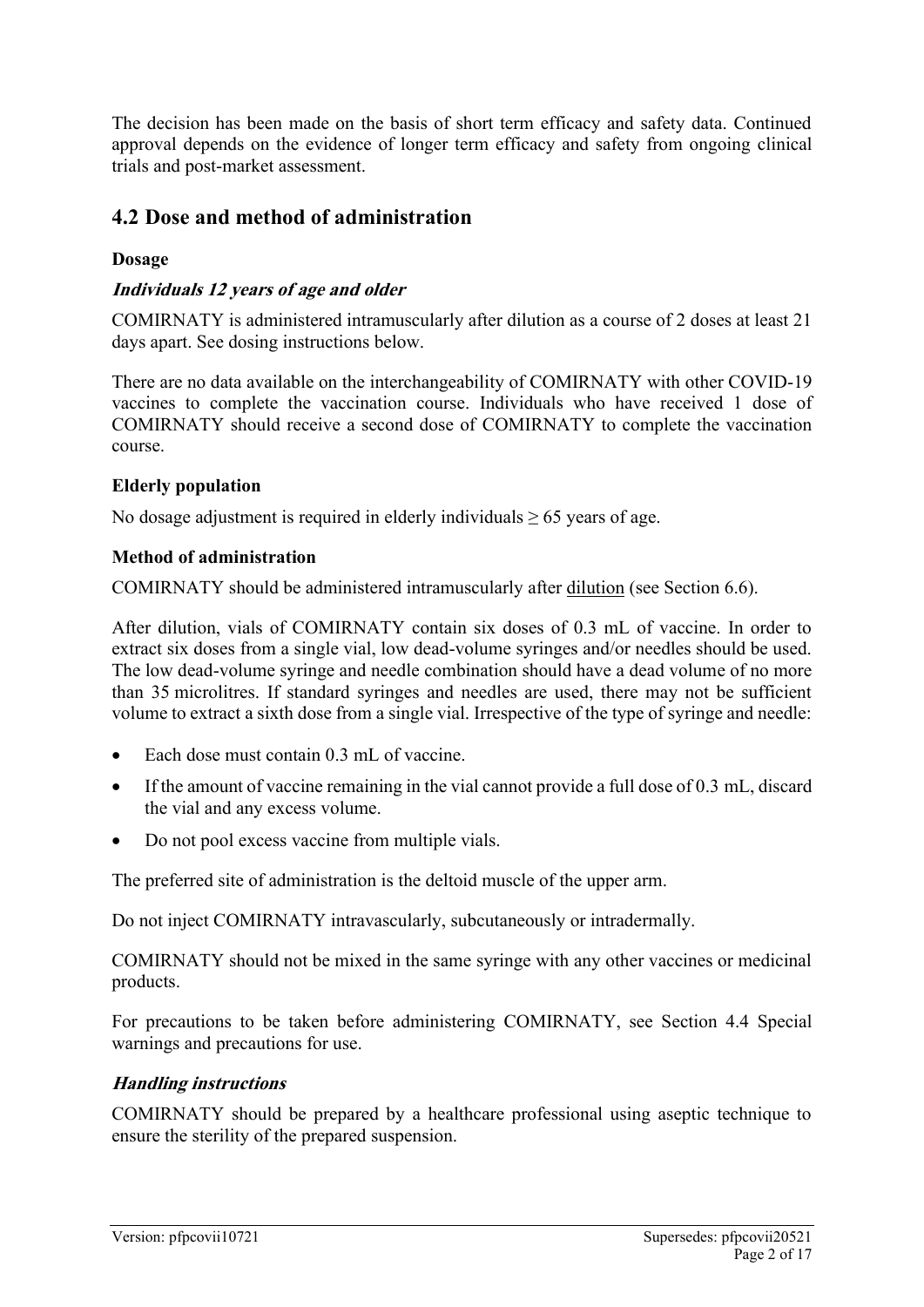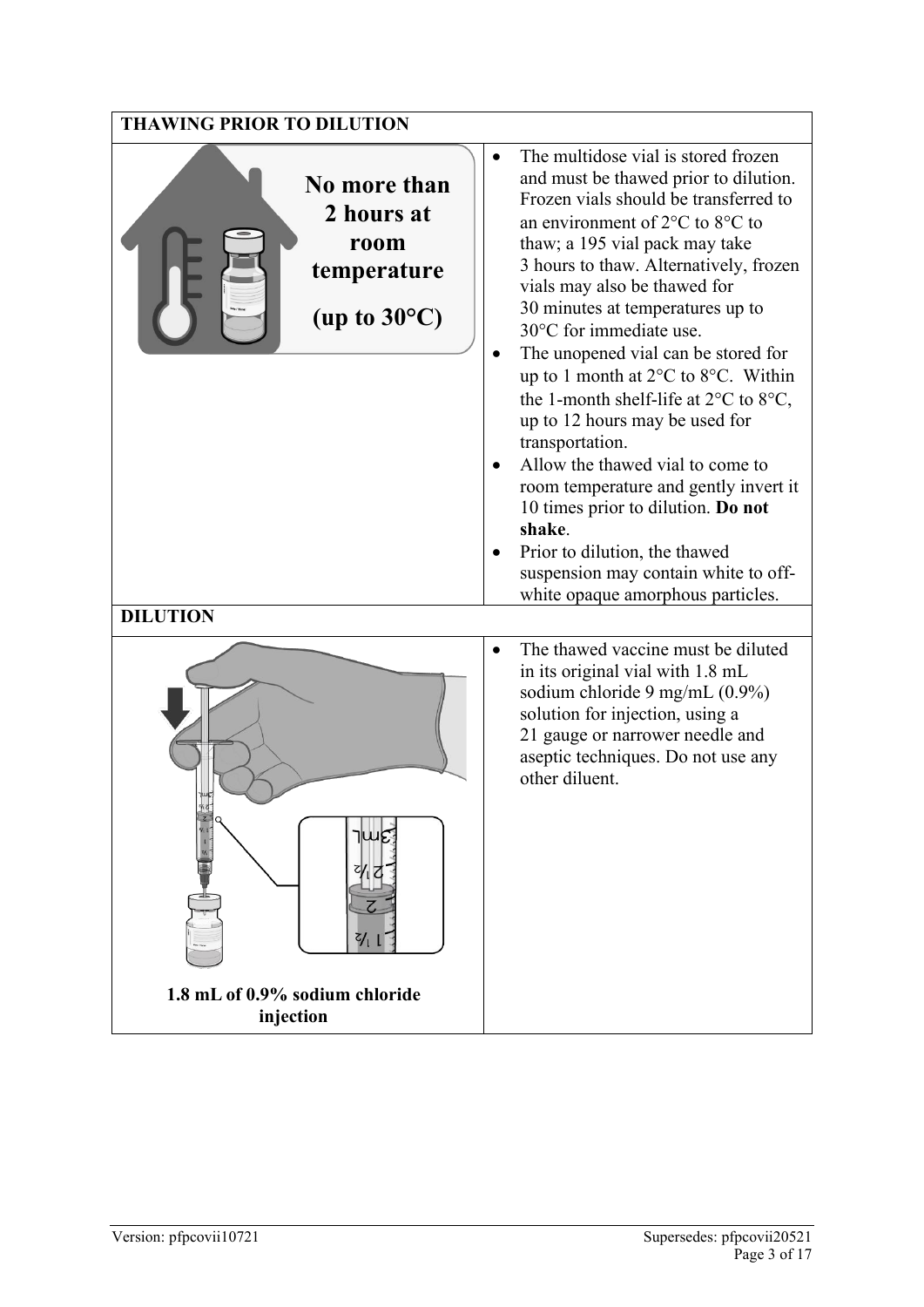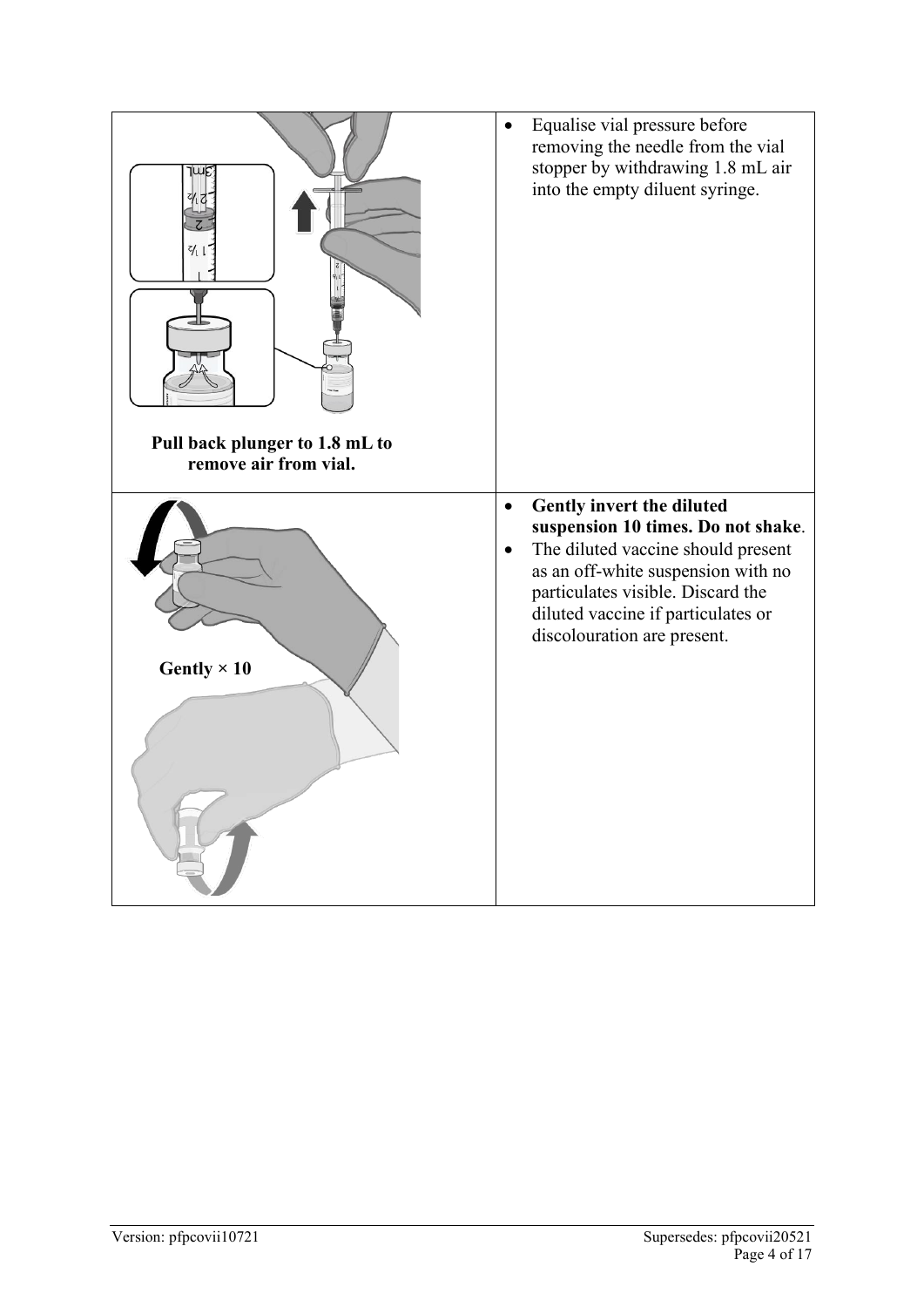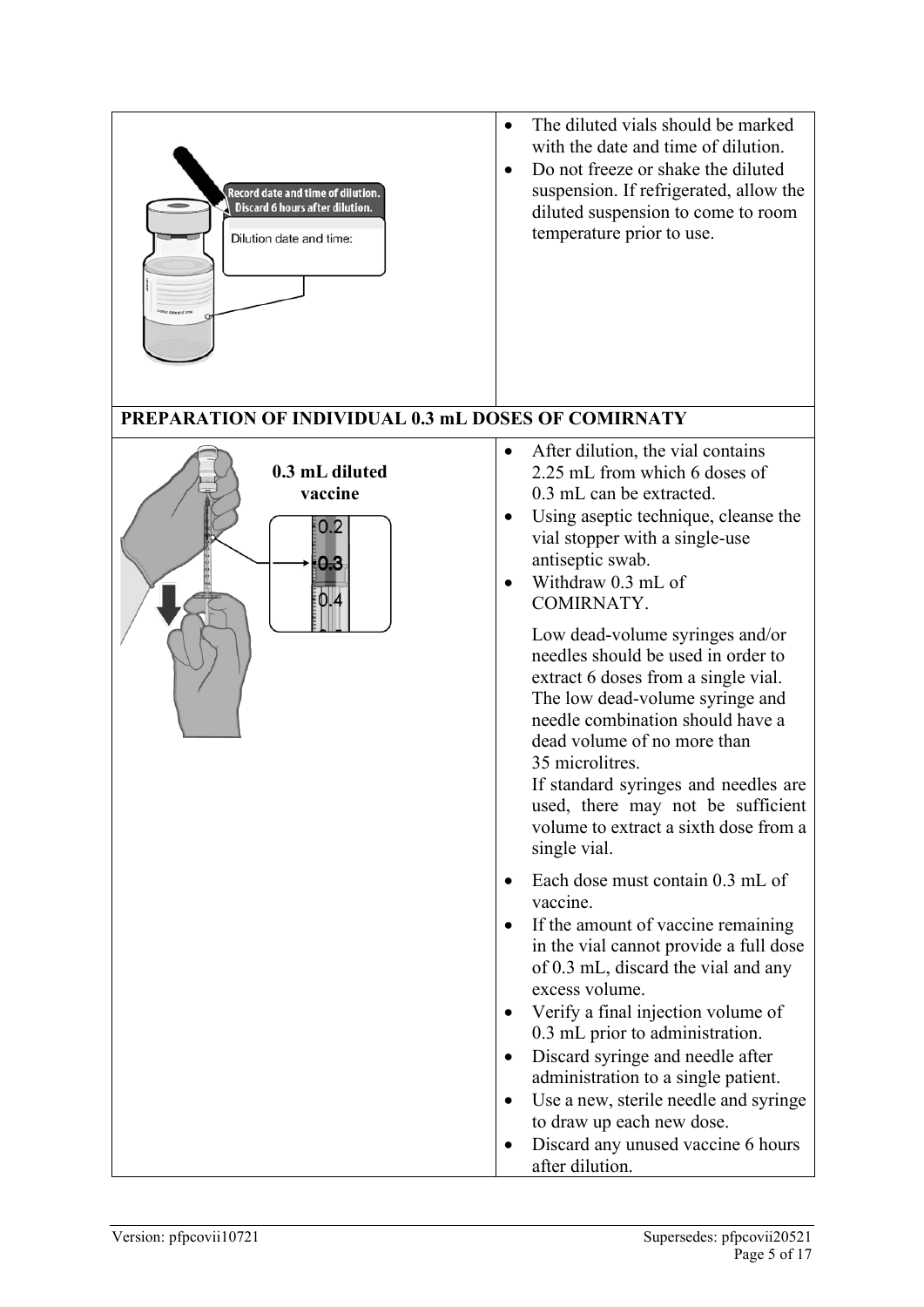# **4.3 Contraindications**

Hypersensitivity to the active substance or to any of the excipients listed in Section 6.1 List of excipients.

# **4.4 Special warnings and precautions for use**

#### **Traceability**

In order to improve the traceability of biological medicinal products, the name and the batch number of the administered product should be recorded in the Australian Immunisation Register.

#### **General recommendations**

### **Hypersensitivity and anaphylaxis**

Events of anaphylaxis have been reported. Appropriate medical treatment and supervision should always be readily available in case of an anaphylactic reaction following the administration of COMIRNATY.

The individual should be kept under close observation for at least 15 minutes following vaccination. A second dose of COMIRNATY should not be given to those who have experienced anaphylaxis to the first dose of COMIRNATY.

#### **Myocarditis and pericarditis**

Very rare cases of myocarditis and pericarditis have been observed following vaccination with COMIRNATY. These cases have primarily occurred within 14 days following vaccination, more often after the second vaccination, and more often in younger men. Available data suggest that the course of myocarditis and pericarditis following vaccination is not different from myocarditis or pericarditis in general.

Healthcare professionals should be alert to the signs and symptoms of myocarditis and pericarditis. Vaccinees should be instructed to seek immediate medical attention if they develop symptoms indicative of myocarditis or pericarditis such as (acute and persisting) chest pain, shortness of breath, or palpitations following vaccination. Healthcare professionals should consult guidance and/or specialists to diagnose and treat this condition.

For further details, please refer to the relevant clinical guidelines developed by the Australian Technical Advisory Group on Immunisation.

#### **Anxiety-related reactions**

Anxiety-related reactions, including vasovagal reactions (syncope), hyperventilation or stress‐ related reactions may occur in association with vaccination as a psychogenic response to the needle injection. It is important that precautions are in place to avoid injury from fainting.

Some individuals may have stress-related responses associated with the process of vaccination itself. Stress-related responses are temporary and resolve on their own. They may include dizziness, fainting, palpitations, increases in heart rate, alterations in blood pressure, feeling short of breath, tingling sensations, sweating and/or anxiety. Individuals should be advised to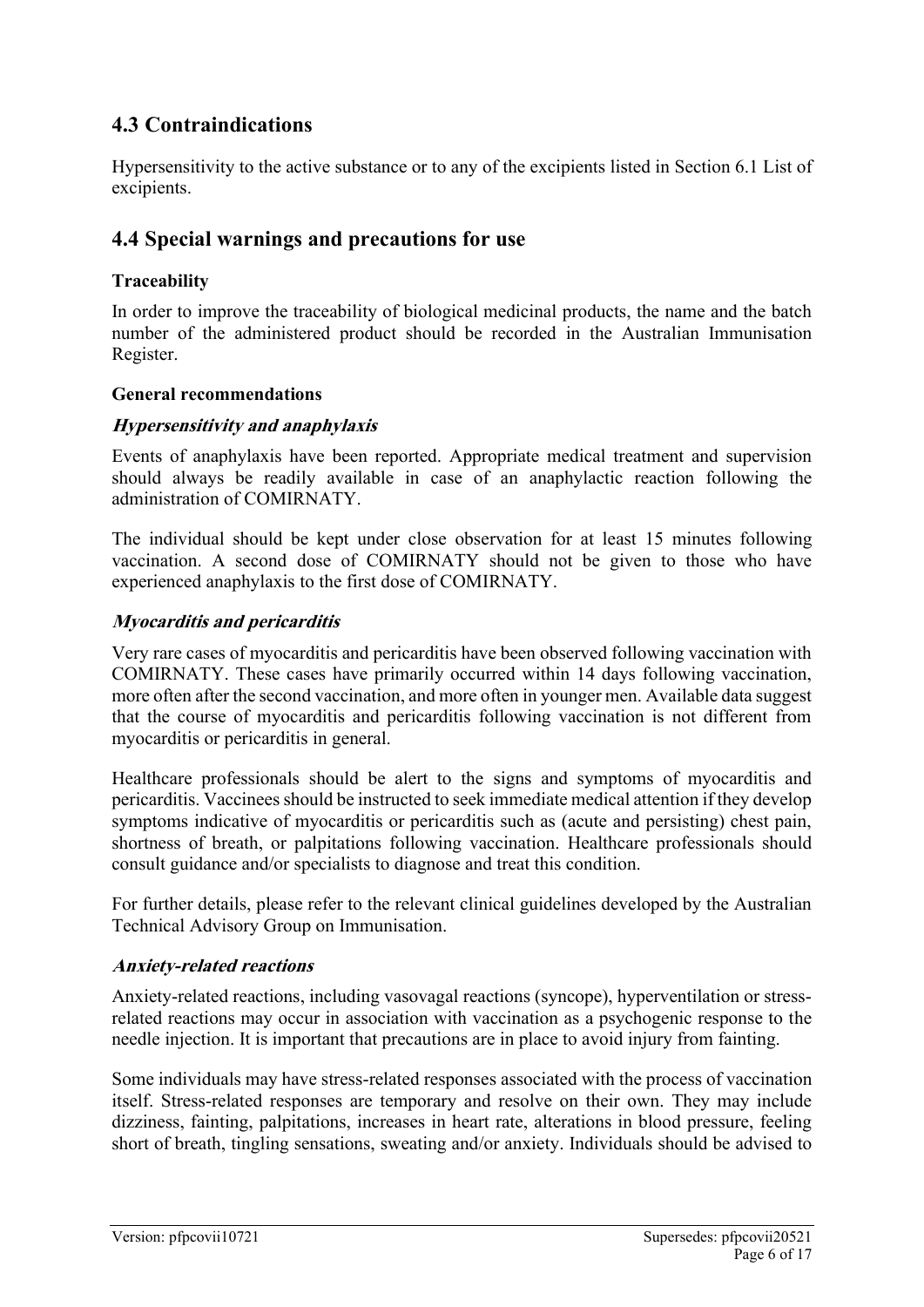bring symptoms to the attention of the vaccination provider for evaluation and precautions should be in place to avoid injury from fainting.

#### **Concurrent illness**

Vaccination should be postponed in individuals suffering from acute severe febrile illness or acute infection. The presence of a minor infection and/or low grade fever should not delay vaccination.

#### **Thrombocytopenia and coagulation disorders**

As with other intramuscular injections, COMIRNATY should be given with caution in individuals receiving anticoagulant therapy or those with thrombocytopenia or any coagulation disorder (such as haemophilia) because bleeding or bruising may occur following an intramuscular administration in these individuals.

#### **Immunocompromised individuals**

The efficacy, safety and immunogenicity of COMIRNATY has not been assessed in immunocompromised individuals, including those receiving immunosuppressant therapy. The efficacy of COMIRNATY may be lower in immunosuppressed individuals.

#### **Duration of protection**

The duration of protection afforded by COMIRNATY is unknown as it is still being determined by ongoing clinical trials.

#### **Limitations of vaccine effectiveness**

As with any vaccine, vaccination with COMIRNATY may not protect all vaccine recipients. Individuals may not be fully protected until 7 days after their second dose of COMIRNATY.

#### **Use in the elderly**

Clinical studies of COMIRNATY include participants 65 years of age and older and their data contributes to the overall assessment of safety and efficacy. See Section 5.1 Pharmacodynamic properties, Clinical trials, Efficacy against COVID-19. No dosage adjustment is required in elderly individuals  $\geq 65$  years of age.

The data for use in the frail elderly  $(>85$  years) is limited. The potential benefits of vaccination versus the potential risk and clinical impact of even relatively mild systemic adverse events in the frail elderly should be carefully assessed on a case-by-case basis.

#### **Paediatric use**

The safety and efficacy of COMIRNATY in children aged less than 12 years of age have not yet been established.

#### **Effects on laboratory tests**

No data available.

### **4.5 Interactions with other medicines and other forms of interactions**

No interaction studies have been performed.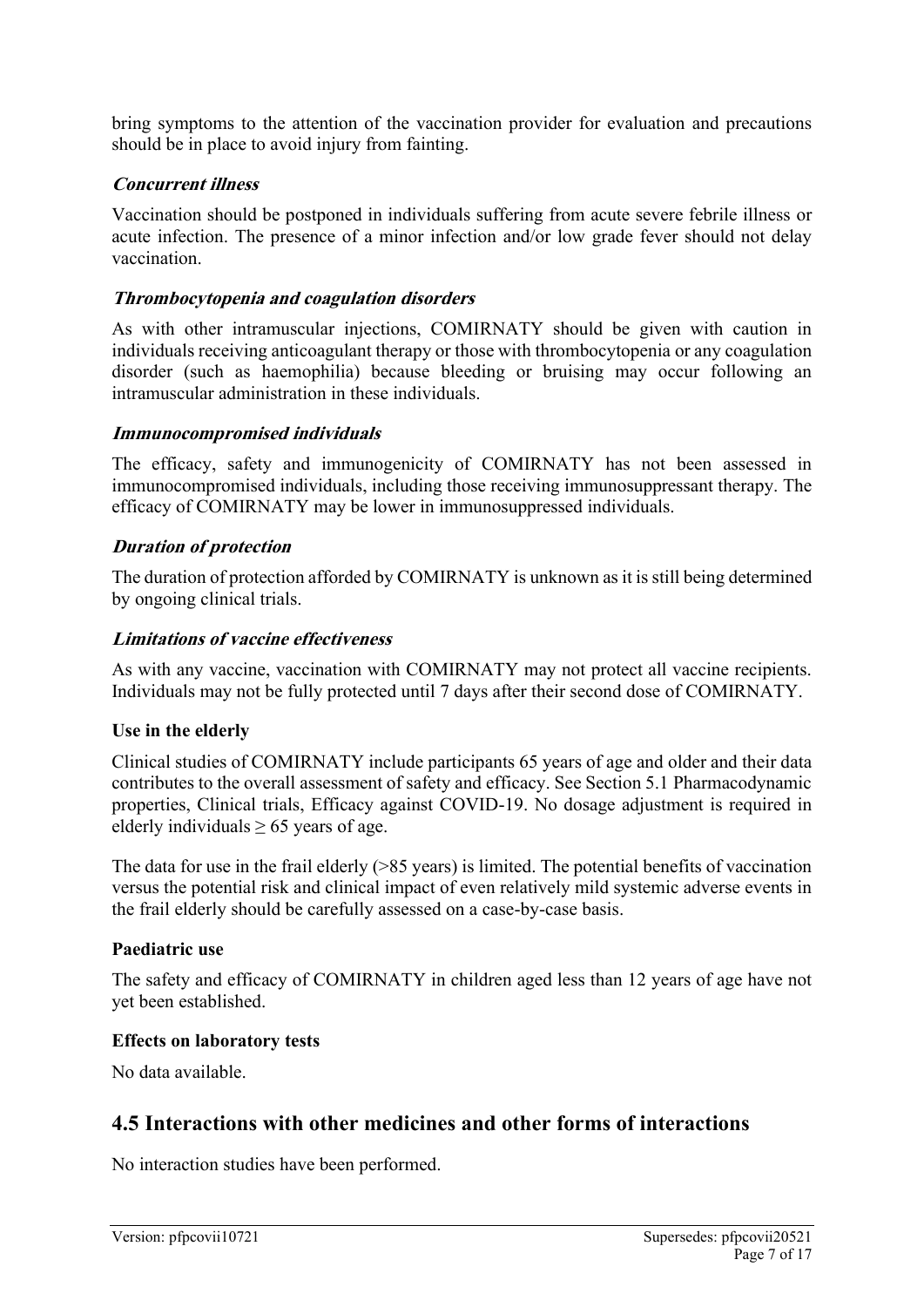Concomitant administration of COMIRNATY with other vaccines has not been studied.

# **4.6 Fertility, pregnancy and lactation**

### **Effects on fertility**

In a combined fertility and developmental toxicity study, female rats were intramuscularly administered COMIRNATY prior to mating and during gestation (4 full human doses of 30 μg each, spanning between pre-mating day 21 and gestation day 20). SARS CoV-2 neutralising antibodies were present in maternal animals from prior to mating to the end of the study on postnatal day 21 as well as in fetuses and offspring. There were no vaccine related effects on female fertility and pregnancy rate.

### **Use in pregnancy - Pregnancy Category B1**

There is limited experience with use of COMIRNATY in pregnant women. Animal studies do not indicate direct or indirect harmful effects with respect to pregnancy, embryo/fetal development, parturition or post-natal development (see Effects on fertility). Administration of COMIRNATY in pregnancy should only be considered when the potential benefits outweigh any potential risks for the mother and fetus.

### **Use in lactation**

It is unknown whether BNT162b2 [mRNA] is excreted in human milk. A combined fertility and developmental toxicity study in rats did not show harmful effects on offspring development before weaning (see Effects on fertility).

# **4.7 Effects on ability to drive and use machines**

COMIRNATY has no, or negligible, influence on the ability to drive and use machines. However, some of the effects mentioned under Section 4.8 Adverse effects (undesirable effects) may temporarily affect the ability to drive or use machines.

# **4.8 Adverse effects (undesirable effects)**

### **Summary of safety profile**

The safety of COMIRNATY was evaluated in participants 12 years of age and older in 2 clinical studies that included 22,875 participants (comprised of 21,744 participants 16 years of age and older and 1,131 adolescents 12 to 15 years of age) that have received at least one dose of COMIRNATY.

### **Participants 16 years of age and older**

In Study C4591001, a total of 21,720 participants 16 years of age or older received at least 1 dose of COMIRNATY and a total of 21,728 participants 16 years of age or older received placebo (including 138 and 145 adolescents 16 and 17 years of age in the COMIRNATY and placebo groups, respectively). A total of 20,519 participants 16 years of age or older received 2 doses of COMIRNATY.

At the time of the analysis of Study C4591001, a total of 19,067 (9,531 COMIRNATY and 9,536 placebo) participants 16 years of age or older were evaluated for safety for at least 2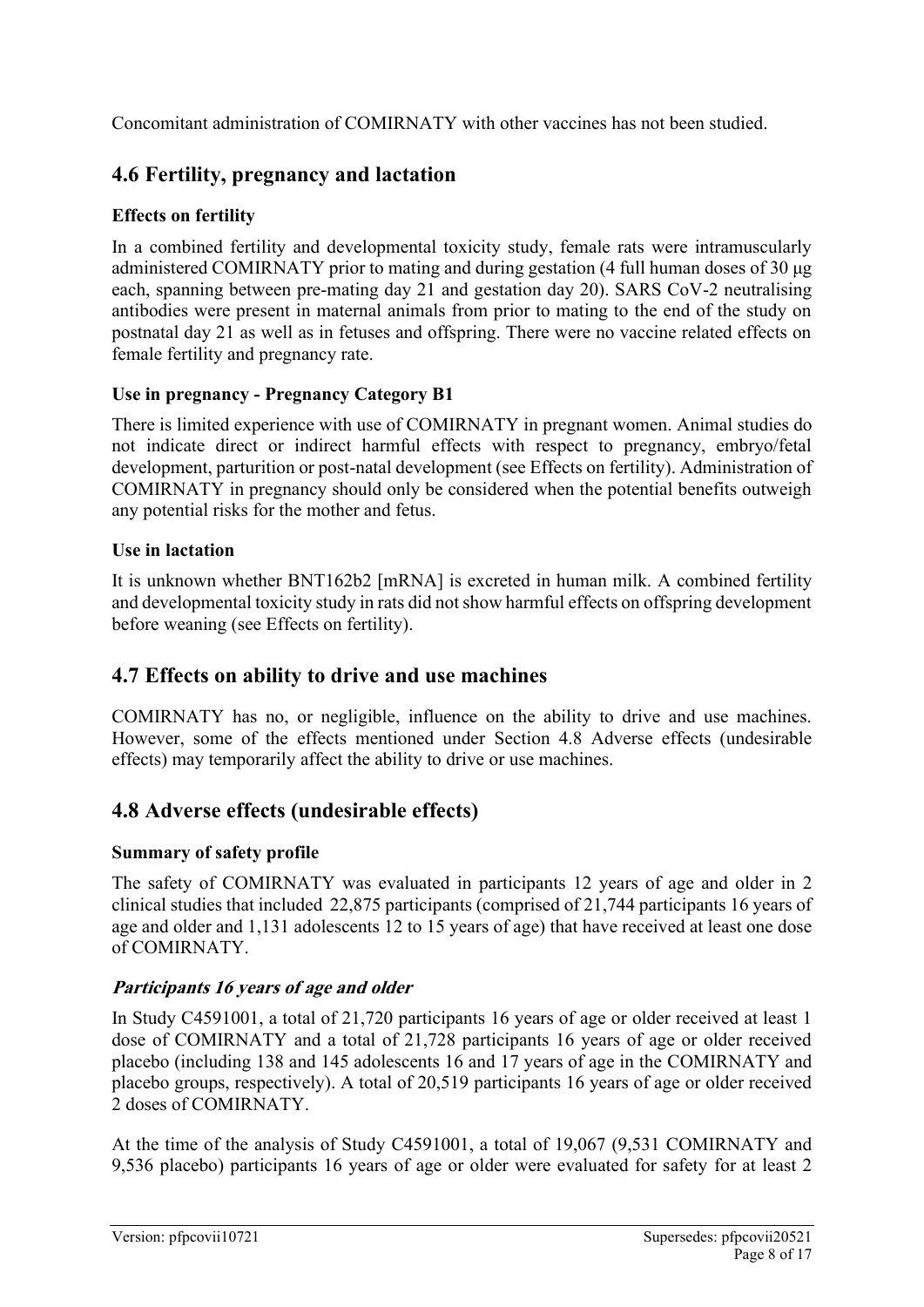months after the second dose. This included a total of 10,727 (5,350 COMIRNATY and 5,377 placebo) participants 16 to 55 years of age and a total of 8,340 (4,181 COMIRNATY and 4,159 placebo) participants 56 years and older.

The most frequent adverse reactions in participants 16 years of age and older were injection site pain (>80%), fatigue (>60%), headache (>50%), myalgia and chills (>30%), arthralgia (>20%), pyrexia and injection site swelling (>10%) and were usually mild or moderate in intensity and resolved within a few days after vaccination. A slightly lower frequency of reactogenicity events was associated with greater age.

The safety profile in 545 subjects receiving COMIRNATY, that were seropositive for SARS-CoV-2 at baseline, was similar to that seen in the general population.

### **Adolescents 12 to 15 years of age**

In an analysis of Study C4591001, based on data up to the cutoff date of 13 March 2021, 2,260 adolescents (1,131 COMIRNATY; 1,129 placebo) were 12 to 15 years of age. Of these, 1,308 adolescents (660 COMIRNATY and 648 placebo) have been followed for at least 2 months after the second dose of COMIRNATY. The safety evaluation in Study C4591001 is ongoing.

The most frequent adverse reactions in adolescents 12 to 15 years of age were injection site pain ( $> 90\%$ ), fatigue and headache ( $> 70\%$ ), myalgia and chills ( $> 40\%$ ), arthralgia and pyrexia  $(> 20\%)$ .

### **Tabulated list of adverse reactions from clinical studies**

Adverse reactions observed during clinical studies are listed below according to the following frequency categories:

Very common ( $\geq 1/10$ ),

Common ( $\geq 1/100$  to < 1/10),

Uncommon ( $\geq 1/1,000$  to < 1/100),

Rare ( $\geq 1/10,000$  to < 1/1,000),

Very rare  $(< 1/10,000)$ ,

Not known (cannot be estimated from the available data).

| Table 1: Adverse reactions from COMIRNATY clinical trials |  |  |
|-----------------------------------------------------------|--|--|
|-----------------------------------------------------------|--|--|

| <b>System Organ</b><br><b>Class</b> | <b>Very</b><br>common<br>$( \geq 1/10)$ | Common<br>$( \geq 1/100 \text{ to }$<br>< 1/10 | Uncommon<br>$( \geq 1/1,000 \text{ to }$<br>< 1/100 | Rare<br>$\geq 1/10,000$<br>to.<br>< 1/1,000 | Not known<br>(cannot be)<br>estimated from<br>the available<br>data) |
|-------------------------------------|-----------------------------------------|------------------------------------------------|-----------------------------------------------------|---------------------------------------------|----------------------------------------------------------------------|
| Blood and                           |                                         |                                                | Lymphadenopathy                                     |                                             |                                                                      |
| lymphatic system                    |                                         |                                                |                                                     |                                             |                                                                      |
| disorders                           |                                         |                                                |                                                     |                                             |                                                                      |
| Psychiatric                         |                                         |                                                | Insomnia                                            |                                             |                                                                      |
| disorders                           |                                         |                                                |                                                     |                                             |                                                                      |
| Metabolism and                      |                                         |                                                | Decreased appetite                                  |                                             |                                                                      |
| nutrition disorders                 |                                         |                                                |                                                     |                                             |                                                                      |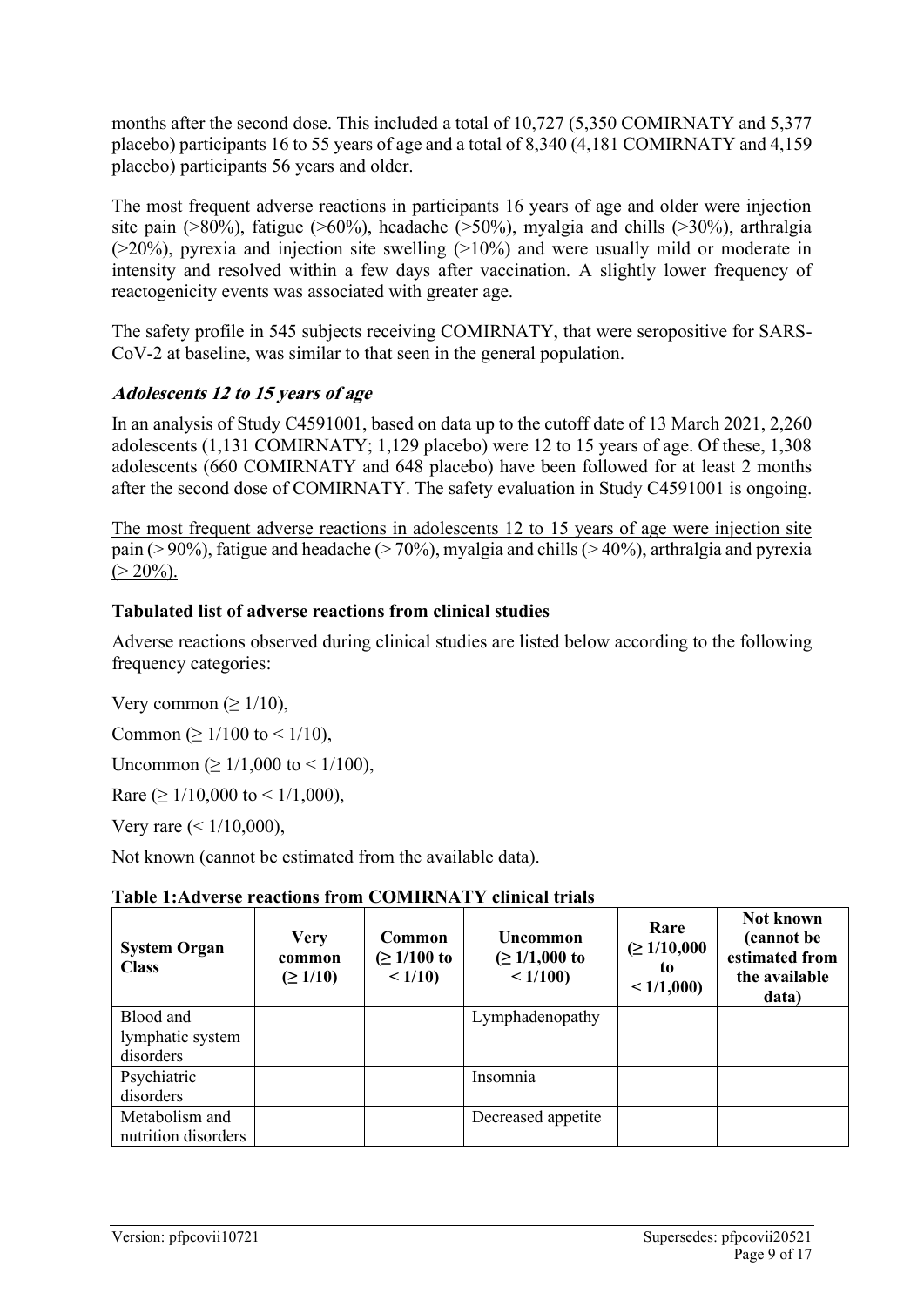| <b>System Organ</b><br><b>Class</b>                           | <b>Very</b><br>common<br>$( \geq 1/10)$                                                                | Common<br>$( \geq 1/100 \text{ to }$<br>< 1/10 | Uncommon<br>$( \geq 1/1,000 \text{ to }$<br>< 1/100 | Rare<br>$(\geq 1/10,000)$<br>to.<br>< 1/1,000           | Not known<br>(cannot be<br>estimated from<br>the available<br>data) |
|---------------------------------------------------------------|--------------------------------------------------------------------------------------------------------|------------------------------------------------|-----------------------------------------------------|---------------------------------------------------------|---------------------------------------------------------------------|
| Nervous system<br>disorders                                   | Headache                                                                                               |                                                | Lethargy                                            | Acute<br>peripheral<br>facial<br>paralysis <sup>a</sup> |                                                                     |
| Gastrointestinal<br>disorders                                 |                                                                                                        | Nausea                                         |                                                     |                                                         |                                                                     |
| Skin and<br>subcutaneous<br>disorders                         |                                                                                                        |                                                | Hyperhidrosis<br>Night sweats                       |                                                         |                                                                     |
| Musculoskeletal<br>and connective<br>tissue disorders         | Arthralgia;<br>Myalgia                                                                                 |                                                |                                                     |                                                         |                                                                     |
| General disorders<br>and<br>administration<br>site conditions | Injection site<br>pain;<br>Fatigue;<br>Chills;<br>Pyrexia <sup>b</sup> ;<br>Injection site<br>swelling | Injection<br>site redness                      | Asthenia<br>Malaise                                 |                                                         |                                                                     |

<sup>a</sup> Through the clinical trial safety follow-up period to 14 November 2020, acute peripheral facial paralysis (or palsy) was reported by four participants in the COMIRNATY group. Onset was Day 37 after Dose 1 (participant did not receive Dose 2) and Days 3, 9, and 48 after Dose 2. No cases of acute peripheral facial paralysis (or palsy) were reported in the placebo group.

<sup>b</sup> A higher frequency of pyrexia was observed after the second dose.

The safety profile in 545 subjects receiving COMIRNATY, that were seropositive for SARS-CoV-2 at baseline, was similar to that seen in the general population.

#### **Post-marketing experience**

Although the events listed in Table 2 were not observed in the clinical trials, they are considered adverse drug reactions for COMIRNATY as they were reported in the post-marketing experience. As these reactions were derived from spontaneous reports, the frequencies could not be determined and are thus considered as not known.

#### **Table 2:Adverse reactions from COMIRNATY post marketing experience**

| <b>System Organ Class</b>      | <b>Adverse Drug Reaction</b>                                            |
|--------------------------------|-------------------------------------------------------------------------|
| Immune system disorders        | Anaphylaxis                                                             |
|                                | Hypersensitivity reactions (e.g. rash, pruritis, urticaria, angioedema) |
| Cardiac disorders              | Myocarditis                                                             |
|                                | Pericarditis                                                            |
| Gastrointestinal disorders     | Diarrhoea                                                               |
|                                | Vomiting                                                                |
| Musculoskeletal and connective | Pain in extremity (arm)                                                 |
| tissue disorders               |                                                                         |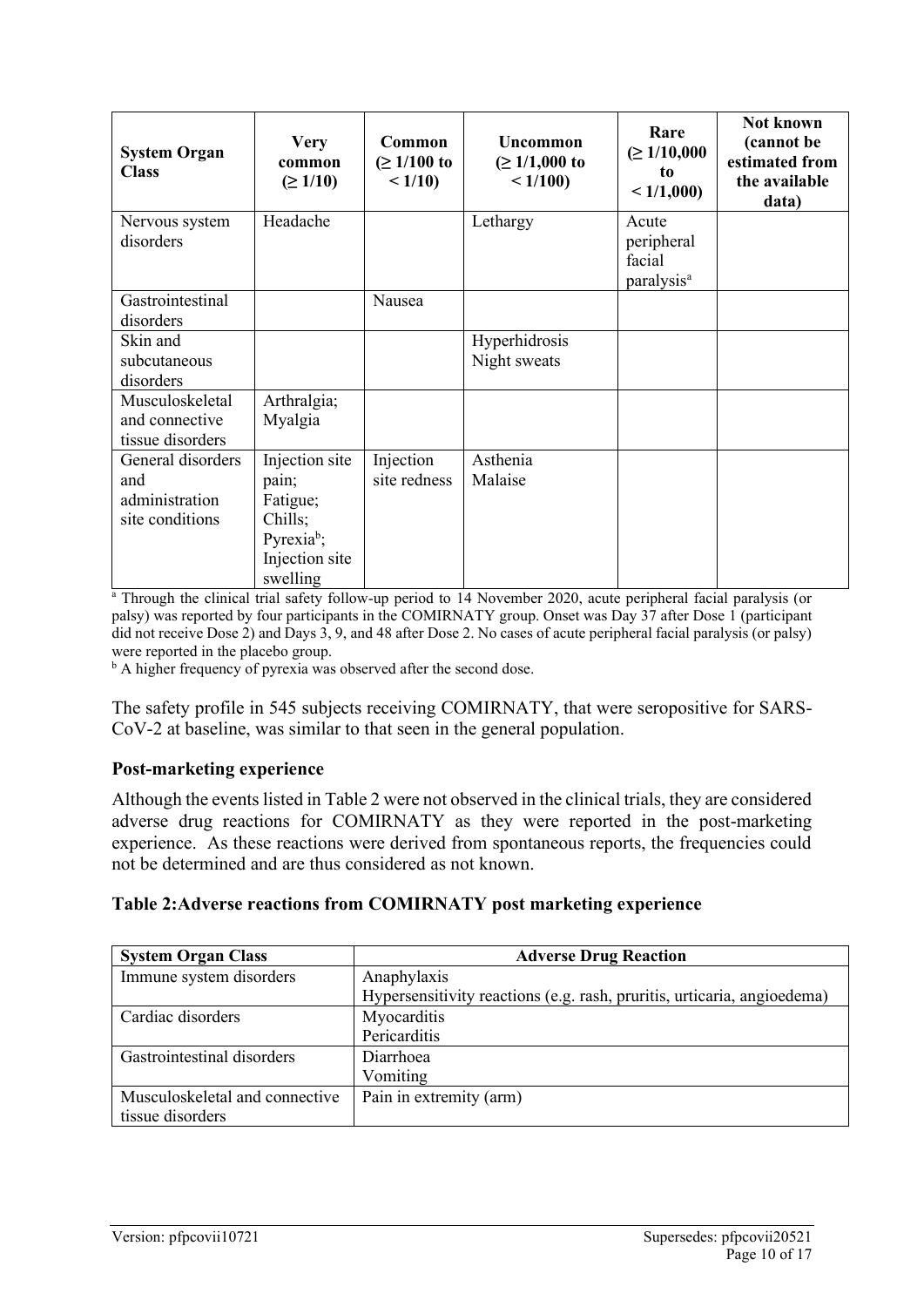#### **Reporting suspected adverse effects**

Reporting suspected adverse reactions after registration of the medicinal product is important. It allows continued monitoring of the benefit-risk balance of the medicinal product. Healthcare professionals are asked to report any suspected adverse reactions at [www.tga.gov.au/reporting](http://www.tga.gov.au/reporting-problems)[problems.](http://www.tga.gov.au/reporting-problems)

### **4.9 Overdose**

Overdose data is available from 52 study participants included in the clinical trial that due to an error in dilution received 58 micrograms of COMIRNATY. The COMIRNATY recipients did not report an increase in reactogenicity or adverse reactions.

In the event of overdose, monitoring of vital functions and possible symptomatic treatment is recommended.

For information on the management of overdose, contact the Poisons Information Centre on 131126 (Australia).

# **5. PHARMACOLOGICAL PROPERTIES**

### **5.1 Pharmacodynamic properties**

Pharmacotherapeutic group: vaccines, other viral vaccines, ATC code: J07BX03

#### **Mechanism of action**

The nucleoside-modified messenger RNA in COMIRNATY is formulated in lipid nanoparticles, which enable delivery of the non-replicating RNA into host cells to direct transient expression of the SARS-CoV-2 spike (S) antigen. The mRNA codes for membraneanchored, full-length S with two point mutations within the central helix. Mutation of these two amino acids to proline locks S in an antigenically preferred prefusion conformation. COMIRNATY elicits both neutralising antibody and cellular immune responses to the antigen, which may contribute to protection against COVID-19.

#### **Clinical trials**

### **Efficacy**

Study C4591001 is a multicentre, multinational, Phase 1/2/3 randomised, placebo-controlled, observer-blind dose-finding, vaccine candidate selection and efficacy study in participants 12 years of age and older. Randomisation was stratified by age: 12 through 15 years of age, 16 through 55 years of age, or 56 years of age and older, with a minimum of 40% of participants in the  $\geq$  56-year stratum. The study excluded participants who were immunocompromised and those who had previous clinical or microbiological diagnosis of COVID-19. Participants with pre-existing stable disease, defined as disease not requiring significant change in therapy or hospitalisation for worsening disease during the 6 weeks before enrolment, were included as were participants with known stable infection with human immunodeficiency virus (HIV), hepatitis C virus (HCV) or hepatitis B virus (HBV).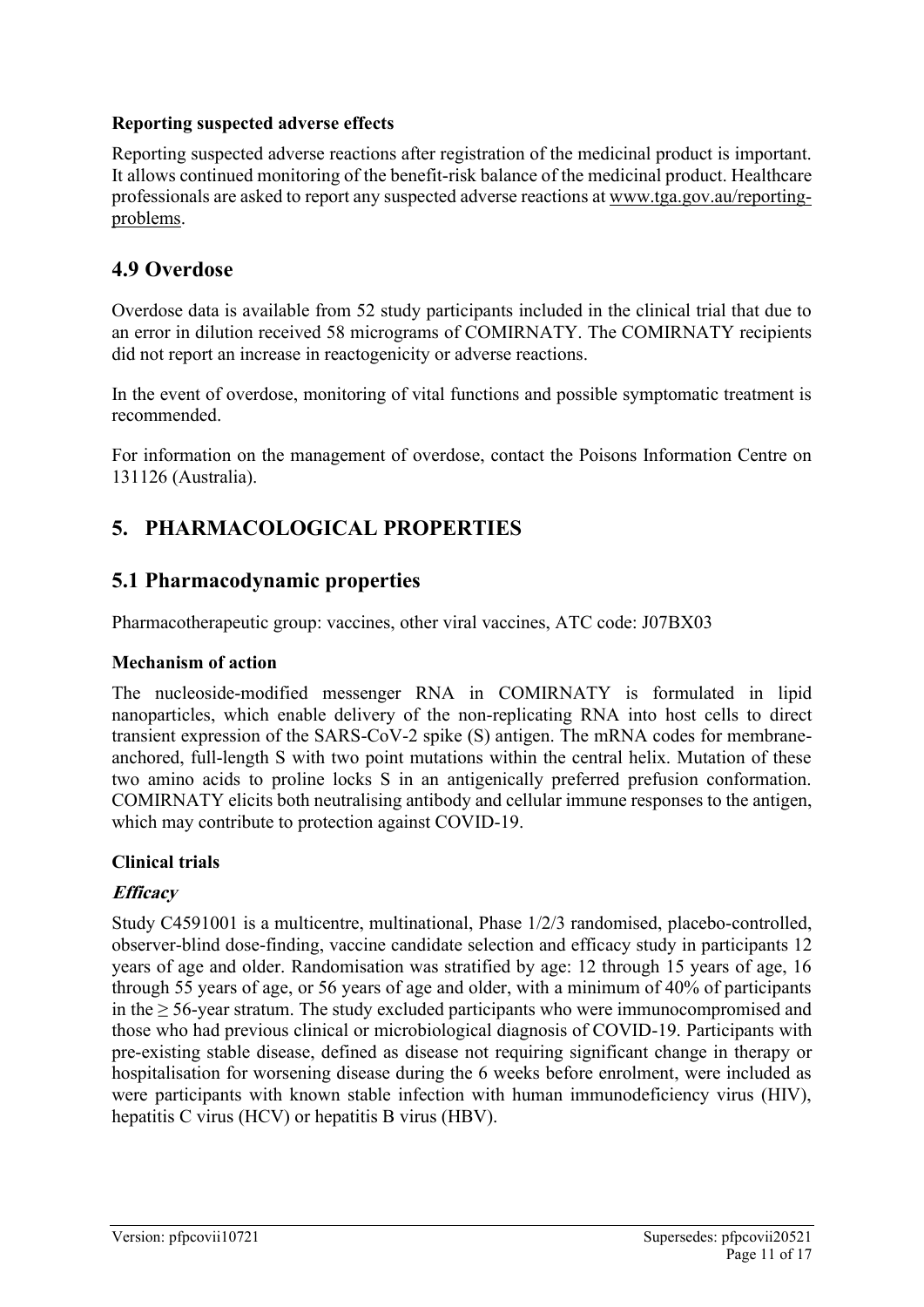### **Efficacy in participants 16 years of age and older**

In the Phase 2/3 portion of Study C4591001, based on data accrued through 14 November 2020, approximately 44,000 participants were randomised equally and were to receive 2 doses of COMIRNATY or placebo separated by 21 days. The efficacy analyses included participants that received their second vaccination within 19 to 42 days after their first vaccination. Participants are planned to be followed for up to 24 months after Dose 2, for assessments of safety and efficacy against COVID-19. In the clinical study, participants were required to observe a minimum interval of 14 days before and after administration of an influenza vaccine in order to receive either placebo or COMIRNATY. In the clinical study, participants were required to observe a minimum interval of 60 days before or after receipt of blood/plasma products or immunoglobulins through to conclusion of the study in order to receive either placebo or COMIRNATY.

The population for the analysis of the primary efficacy endpoint included, 36,621 participants 12 years of age and older (18,242 in the COMIRNATY group and 18,379 in the placebo group) who did not have evidence of prior infection with SARS-CoV-2 through 7 days after the second dose. In addition, 134 participants were between the ages of 16 to 17 years of age (66 in the COMIRNATY group and 68 in the placebo group) and 1616 participants 75 years of age and older (804 in the COMIRNATY group and 812 in the placebo group).

At the time of the primary efficacy analysis, participants had been followed for symptomatic COVID19 for in total 2,214 person-years for the COMIRNATY group and in total 2,222 person-years for the placebo group.

There were no meaningful clinical differences in overall vaccine efficacy in participants who were at risk of severe COVID-19 including those with 1 or more comorbidities that increase the risk of severe COVID-19 (e.g. asthma, body mass index  $(BMI) \ge 30$  kg/m<sup>2</sup>, chronic pulmonary disease, diabetes mellitus, hypertension).

COMIRNATY efficacy information is presented in Table 3.

| First COVID-19 occurrence from 7 days after Dose 2 in participants without evidence of<br>prior SARS-CoV-2 infection* |                                                                                                                     |                                                                                                                   |                                                |
|-----------------------------------------------------------------------------------------------------------------------|---------------------------------------------------------------------------------------------------------------------|-------------------------------------------------------------------------------------------------------------------|------------------------------------------------|
| Subgroup                                                                                                              | <b>COMIRNATY</b><br>$N^a = 18,198$<br>Cases<br>n1 <sup>b</sup><br>Surveillance time <sup>c</sup> (n2 <sup>d</sup> ) | <b>Placebo</b><br>$N^a = 18,325$<br>Cases<br>n1 <sup>b</sup><br>Surveillance time <sup>c</sup> (n2 <sup>d</sup> ) | Vaccine efficacy<br>$\%$ (95% CI) <sup>f</sup> |
| All subjects <sup>e</sup>                                                                                             | 2.214(17,411)                                                                                                       | 162<br>2.222(17,511)                                                                                              | 95.0 (90.0, 97.9)                              |
| 16 to 64 years                                                                                                        | 1.706 (13,549)                                                                                                      | 143<br>1.710 (13,618)                                                                                             | 95.1 (89.6, 98.1)                              |
| 65 years and older                                                                                                    | 0.508(3848)                                                                                                         | 19<br>0.511(3880)                                                                                                 | 94.7 (66.7, 99.9)                              |
| 65 to 74 years                                                                                                        | 0.406(3074)                                                                                                         | 14<br>0.406(3095)                                                                                                 | 92.9 (53.1, 99.8)                              |
| 75 years and older                                                                                                    | 0.102(774)                                                                                                          | 0.106(785)                                                                                                        | $100.0$ ( $-13.1$ , $100.0$ )                  |

| Table 3: Vaccine efficacy – First COVID-19 occurrence from 7 days after Dose 2, by age |
|----------------------------------------------------------------------------------------|
| subgroup – participants without evidence of infection prior to 7 days after Dose 2 –   |
| evaluable efficacy (7 days) population                                                 |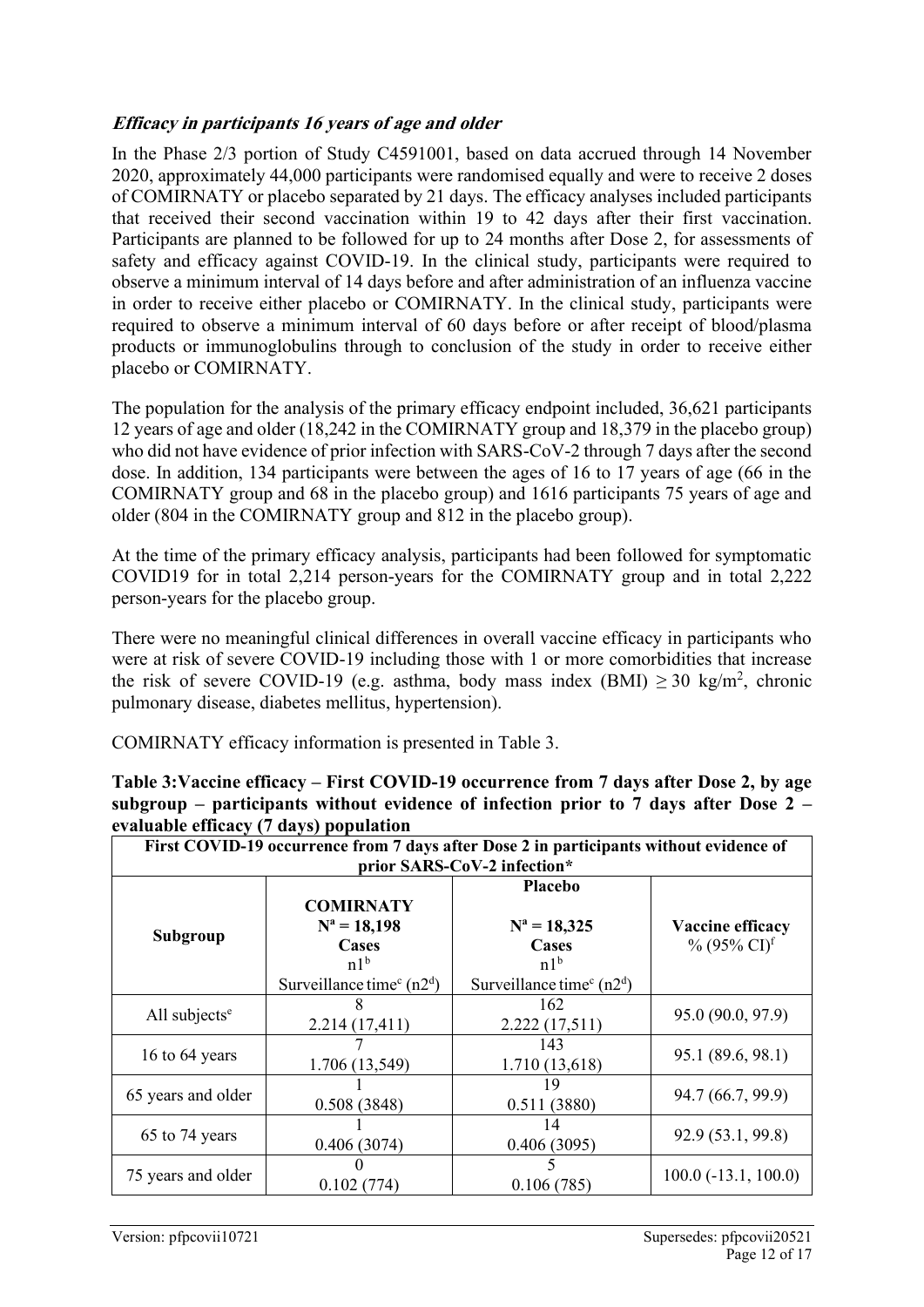Note: Confirmed cases were determined by Reverse Transcription-Polymerase Chain Reaction (RT-PCR) and at least 1 symptom consistent with COVID-19 [\*Case definition: (at least 1 of) fever, new or increased cough, new or increased shortness of breath, chills, new or increased muscle pain, new loss of taste or smell, sore throat, diarrhoea or vomiting.]

- \* Participants who had no serological or virological evidence (prior to 7 days after receipt of the last dose) of past SARS-CoV-2 infection (i.e., N-binding antibody [serum] negative at Visit 1 and SARS-CoV-2 not detected by nucleic acid amplification tests (NAAT) [nasal swab] at Visits 1 and 2), and had negative NAAT (nasal swab) at any unscheduled visit prior to 7 days after Dose 2 were included in the analysis.
- $a. N =$  number of participants in the specified group.
- b.n1 = Number of participants meeting the endpoint definition.
- c.Total surveillance time in 1000 person-years for the given endpoint across all subjects within each group at risk for the endpoint. Time period for COVID-19 case accrual is from 7 days after Dose 2 to the end of the surveillance period.
- $d \cdot n2$  = Number of subjects at risk for the endpoint.
- e.No confirmed cases were identified in adolescents 12 to 15 years of age.
- f. Confidence interval (CI) for vaccine efficacy is derived based on the Clopper and Pearson method adjusted to the surveillance time. CI not adjusted for multiplicity.

In the second primary analysis, efficacy of COMIRNATY in preventing first COVID-19 occurrence from 7 days after Dose 2 compared to placebo was 94.6% (95% credible interval of 89.9% to 97.3%) in participants 16 years of age and older with or without evidence of prior infection with SARS-CoV-2.

Additionally, subgroup analyses of the primary efficacy endpoint showed similar efficacy point estimates across genders, ethnic groups, and participants with medical comorbidities associated with high risk of severe COVID-19.

#### **Efficacy and immunogenicity in adolescents 12 to 15 years of age**

An analysis of Study C4591001 has been performed in adolescents 12 to 15 years of age up to a data cutoff date of 13 March 2021.

In an analysis of Study C4591001 in adolescents 12 to 15 years of age without evidence of prior infection, there were no cases in 1005 participants who received the vaccine and 16 cases out of 978 who received placebo. The point estimate for efficacy is 100% (95% confidence interval 75.3, 100.0). In participants with or without evidence of prior infection there were 0 cases in the 1119 who received vaccine and 18 cases in 1110 participants who received placebo. This also indicates the point estimate for efficacy is 100% (95% confidence interval 78.1, 100.0).

In Study C4591001, an analysis of SARS-CoV-2 neutralising titres in a randomly selected subset of participants was performed to demonstrate non-inferior immune responses (within 1.5-fold) comparing adolescents 12 to 15 years of age to participants 16 to 25 years of age who had no serological or virological evidence of past SARS-CoV-2 infection. The immune response to COMIRNATY in adolescents 12 to 15 years of age  $(n = 190)$  was non-inferior to the immune response in participants 16 to 25 years of age ( $n = 170$ ), based on results for SARS-CoV-2 neutralising titres at 1 month after Dose 2. The geometric mean titres (GMT) ratio of the adolescents 12 to 15 years of age group to the participants 16 to 25 years of age group was 1.76, with a 2-sided 95% CI of 1.47 to 2.10, meeting the 1.5-fold non-inferiority criterion (the lower bound of the 2-sided 95% CI for the geometric mean ratio [GMR] > 0.67).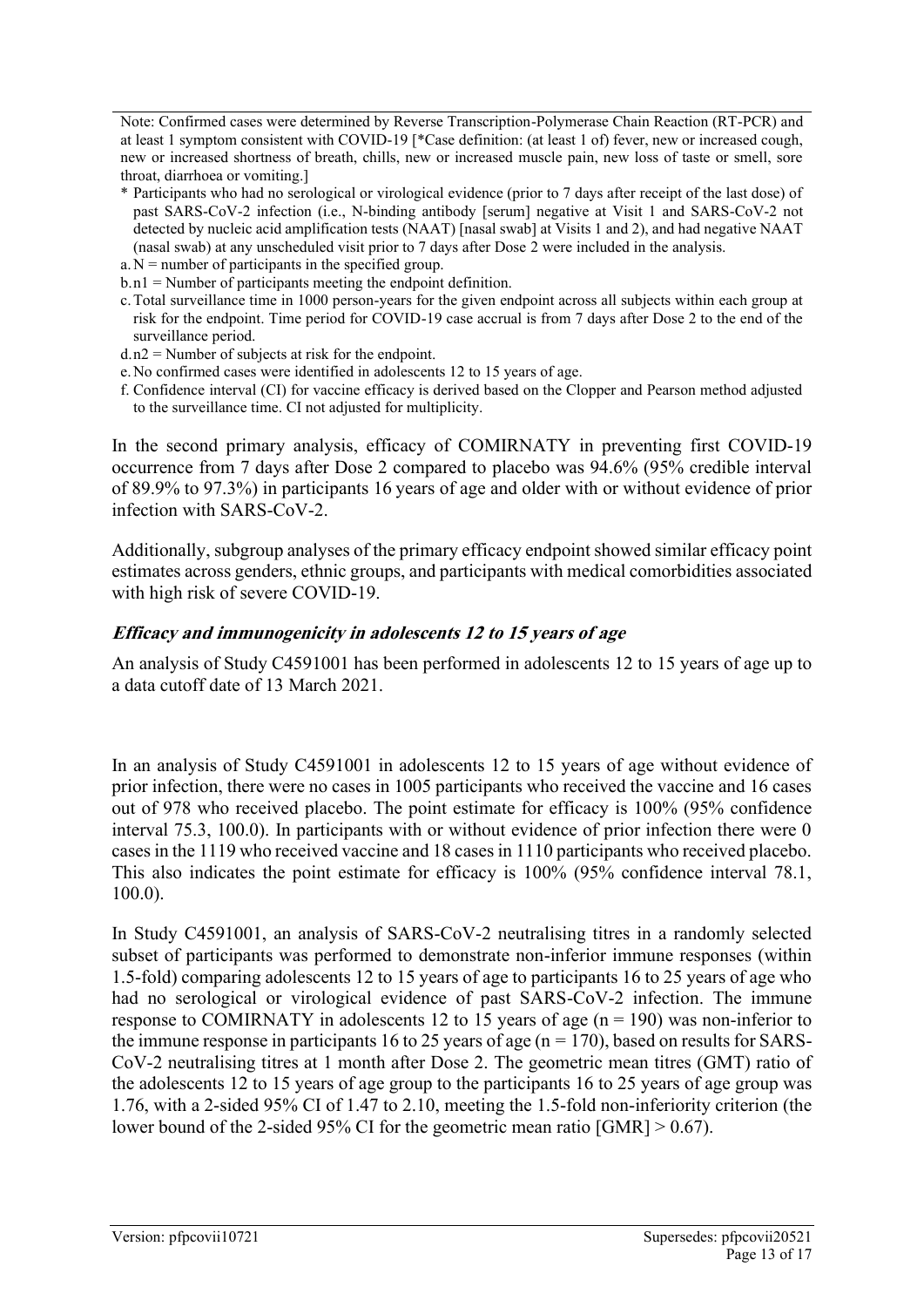# **5.2 Pharmacokinetic properties**

Not applicable.

# **5.3 Preclinical safety data**

### **Genotoxicity/Carcinogenicity**

Neither genotoxicity nor carcinogenicity studies were performed. The components of COMIRNATY (lipids and mRNA) are not expected to have genotoxic potential.

# **6. PHARMACEUTICAL PARTICULARS**

# **6.1 List of excipients**

((4-hydroxybutyl)azanediyl)bis(hexane-6,1-diyl)bis(2-hexyldecanoate) (ALC-0315)

2-[(polyethylene glycol)-2000]-N,N-ditetradecylacetamide (ALC-0159)

Distearoylphosphatidylcholine (DSPC)

Cholesterol

Potassium chloride

Monobasic potassium phosphate

Sodium chloride

Dibasic sodium phosphate dihydrate

Sucrose

Water for injections

This vaccine contains less than 1 mmol potassium (39 mg) per dose, that is to say essentially 'potassium-free'.

This vaccine contains less than 1 mmol sodium (23 mg) per dose, that is to say essentially 'sodium‑free'.

# **6.2 Incompatibilities**

This medicinal product must not be mixed with other medicinal products except those mentioned in Section 4.2 Dose and method of administration.

### **6.3 Shelf life**

In Australia, information on the shelf life can be found on the public summary of the Australian Register of Therapeutic Goods (ARTG). The expiry date can be found on the packaging.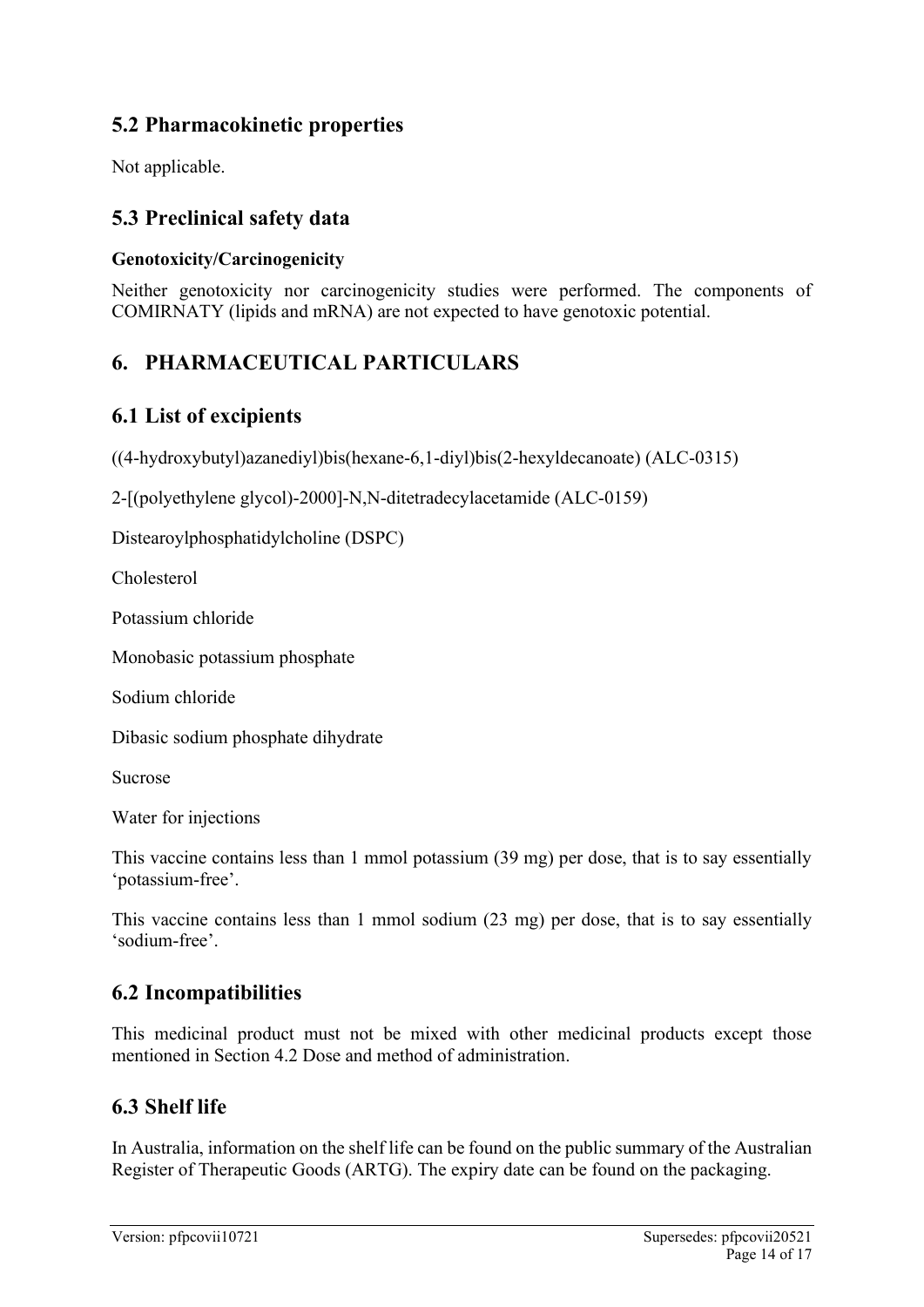#### **Unopened vial**

6 months at  $-90^{\circ}$ C to  $-60^{\circ}$ C.

Unopened vials may be stored and transported at -25°C to -15°C for a total of 2 weeks and can be returned to -90ºC to -60°C.

Once removed from the freezer, the unopened vial can be stored for up to 1 month at 2°C to 8°C. Within the 1 month shelf-life at 2°C to 8°C, up to 12 hours may be used for transportation.

Prior to use, the unopened vial can be stored for up to 2 hours at temperatures up to 30°C.

Once thawed, COMIRNATY should not be re-frozen.

#### **Diluted medicinal product**

Chemical and physical in-use stability, including during transportation, has been demonstrated for 6 hours at 2ºC to 30ºC after dilution in sodium chloride 9 mg/mL (0.9%) solution for injection. From a microbiological point of view, the product should be used immediately. If not used immediately, in-use storage times and conditions are the responsibility of the user.

### **6.4 Special precautions for storage**

Store in a freezer at -90°C to -60°C.

Store in the original package in order to protect from light.

During storage, minimise exposure to room light, and avoid exposure to direct sunlight and ultraviolet light.

Thawed vials can be handled in room light conditions.

When you are ready to thaw or use COMIRNATY:

*Transfers of frozen vials stored at ultra-low temperature (<-60*°*C)*

- Closed-lid vial trays containing 195 vials removed from ultra-low temperature frozen storage ( $\leq -60^{\circ}$ C) may be at temperatures up to 25 $^{\circ}$ C for up to 5 minutes for transfer between ultra-low-temperature environments.
- Open-lid vial trays, or vial trays containing less than 195 vials removed from ultra-low temperature frozen storage ( $\leq -60^{\circ}$ C) may be at temperatures up to 25 $^{\circ}$ C for up to 3 minutes to remove vials or for transfer between ultra-low-temperature environments.
- After vial trays are returned to ultra-low temperature frozen storage following temperature exposure up to  $25^{\circ}$ C, they must remain in ultra-low temperature frozen storage for at least 2 hours before they can be removed again.

#### *Transfers of frozen vials stored at -25°C to -15°C*

- Closed-lid vial trays containing 195 vials removed from frozen storage  $(-25^{\circ}C)$  to  $-15^{\circ}C$ ) may be at temperatures up to  $25^{\circ}$ C for up to  $3$  minutes.
- Open-lid vial trays, or vial trays containing less than 195 vials, removed from frozen storage (-25 $\degree$ C to -15 $\degree$ C) may be at temperatures up to 25 $\degree$ C for up to 1 minute.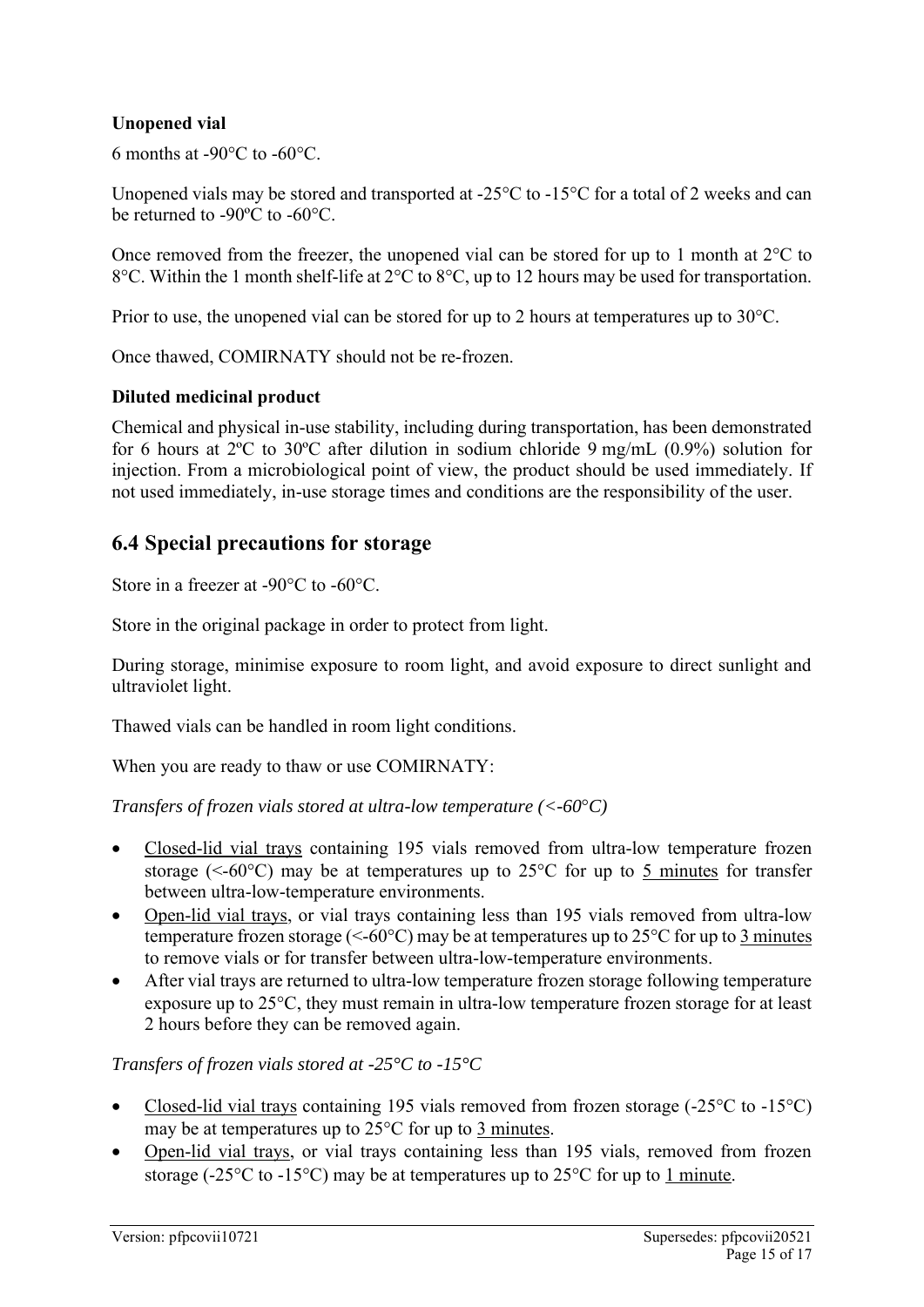Once a vial is removed from the vial tray, it should be thawed for use.

#### **Transportation**

If local redistribution of unopened vials is needed, and full trays containing vials cannot be transported at -90°C to -60°C, available data support physical and chemical stability during transportation of 1 or more thawed vials at 2°C to 8°C for up to 12 hours. Any hours used for transport of unopened vials at 2°C to 8°C count against the 1 month limit for storage at 2°C to 8°C.

If local redistribution of diluted medicinal product in vials or syringes is needed, available data support physical and chemical stability during transportation at 2°C to 30°C for up to 6 hours. Any hours used for transport of diluted medicinal product in vials or syringes at 2°C to 30°C count against the 6-hour limit for storage at 2°C to 30°C. Microbiological risks and package integrity, particularly for prepared dosing syringes, are the responsibility of the preparer during transportation of diluted medicinal product.

For storage conditions after thawing and dilution of the medicinal product, see Section 6.3 Shelf life.

For additional advice on storing COMIRNATY, contact Pfizer Australia on 1800 675 229.

# **6.5 Nature and contents of container**

2 mL clear multidose vial (Type I glass) with a stopper (synthetic bromobutyl rubber) and a flip-off plastic cap with aluminium seal. Each vial contains 6 doses, see Section 4.2.

Pack size: 195 vials

# **6.6 Special precautions for disposal**

In Australia, any unused medicine or waste material should be disposed of in accordance with local requirements.

### **6.7 Physicochemical properties**

### **CAS number**

2417899-77-3

# **7. MEDICINE SCHEDULE (POISONS STANDARD)**

S4 – Prescription Only Medicine.